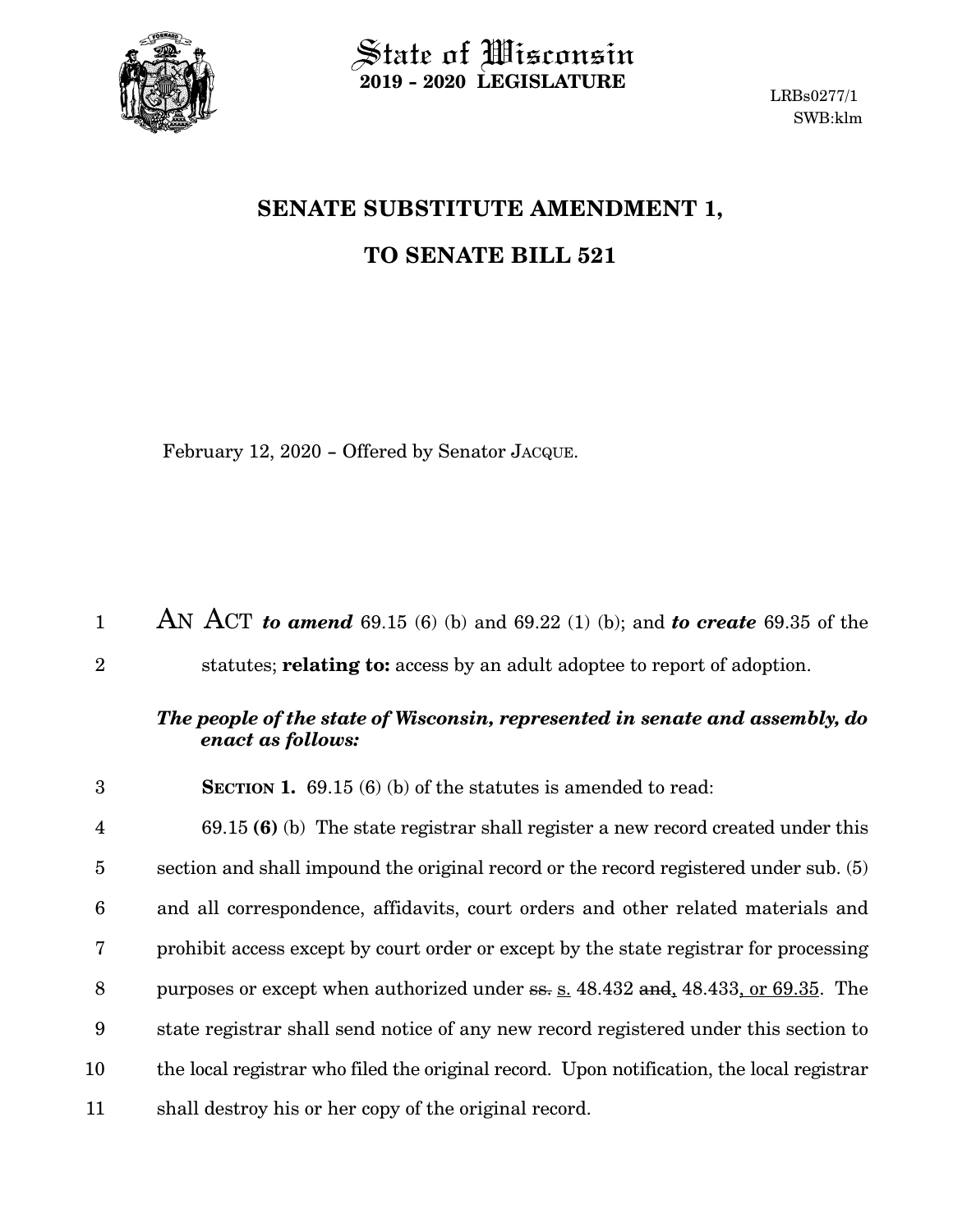2019 - 2020 Legislature - 2 -

**SECTION 2.** 69.22 (1) (b) of the statutes is amended to read: 1

69.22 **(1)** (b) Except as provided under par. (c), \$20 for issuing an uncertified copy of a vital record issued under s. 69.21 (2) (a) or (b) or a copy of a report issued under s. 69.35, \$7 for verifying information about the event submitted by a requester without issuance of a copy, and \$3 for any additional copy of the same vital record issued at the same time. 2 3 4 5 6

7

24

**SECTION 3.** 69.35 of the statutes is created to read:

**69.35 Copies of report on adoption. (1)** Notwithstanding other provisions of this subchapter or the provisions of s. 48.433 and except as otherwise provided under this section or s. 48.028 (9), upon written request to the department of health services or the department of children and families by a person who is 18 years of age or over and who is the subject of a report of adoption or similar form developed by the department relating to adoption, the state registrar shall issue, if available, to the requester an unredacted copy of any report of adoption form or similar form developed by the department relating to the requester's adoption if all of the following apply: 8 9 10 11 12 13 14 15 16

(a) The requester's birth parent's rights have been terminated in this state; the requester has been adopted in this state with the consent of his or her birth parent or parents before February 1, 1982; or the requester was born to a surrogate mother and a court determined parental rights over the requester, as provided in s. 69.14 (1) (h). 17 18 19 20 21

(b) Neither birth parent of the requester has indicated that he or she does not want identifying information released regarding the birth parents. 22 23

(c) The requester has paid the fee required by the department.